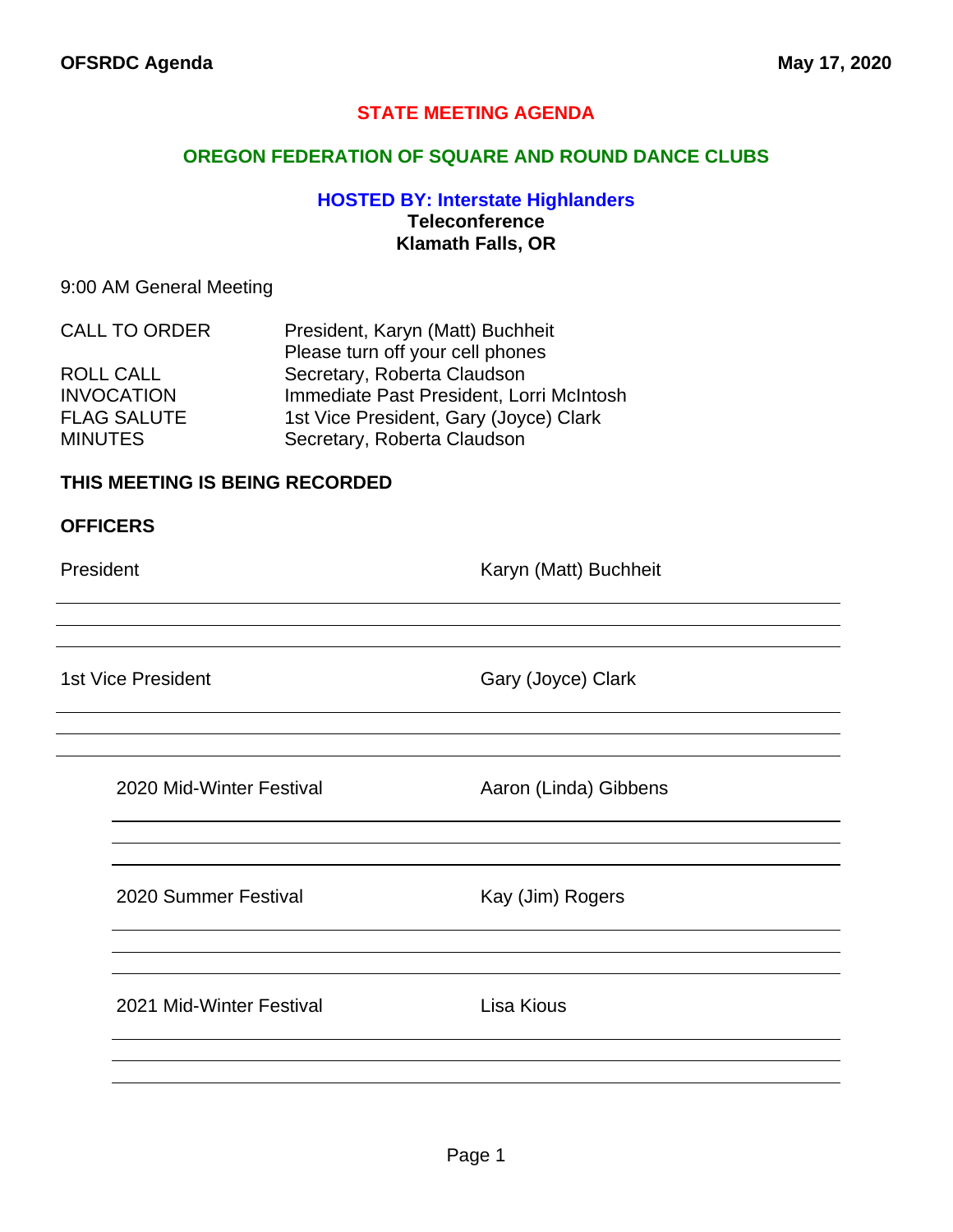|                                                                     | <b>Oregon Federation News</b> | Tim (Kathy) Roberts    |
|---------------------------------------------------------------------|-------------------------------|------------------------|
|                                                                     | 2nd Vice President            | Tim Keck (Tami Helms)  |
| Secretary                                                           |                               | Roberta Claudson       |
| <b>Treasurer</b>                                                    |                               | Marilyn (Ron) Schmit   |
|                                                                     | Membership                    | <b>Denny Fullerton</b> |
|                                                                     | Insurance                     | Marilyn (Ron) Schmit   |
|                                                                     | <b>Past President</b>         | Lorri McIntosh         |
| <b>APPOINTED OFFICERS</b><br>Parliamentatian<br>Tim (Kathy) Roberts |                               |                        |
|                                                                     |                               |                        |
|                                                                     | <b>Education/Publicity</b>    | Kathy (Tim) Roberts    |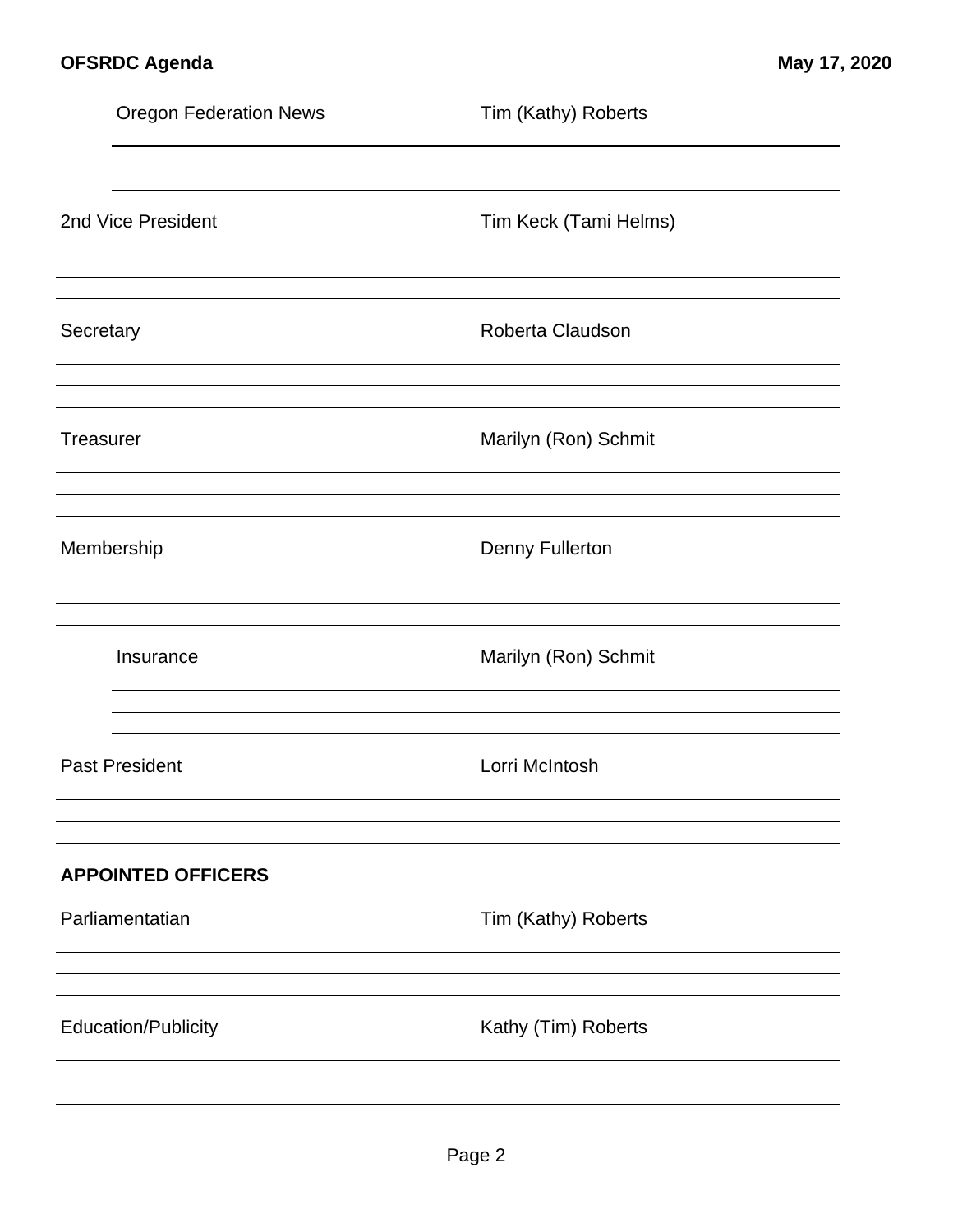| Historian                   | Marilyn (Ron) Schmit               |
|-----------------------------|------------------------------------|
| <b>COMMITTEE CHAIRS</b>     |                                    |
| <b>BMI/ASCAP</b>            | <b>Ralph Lambert</b>               |
| <b>Youth Activities</b>     | <b>Thomas Buchheit</b>             |
| <b>ORDTA</b>                | Tami Helms (Tim Keck)              |
| <b>Round Dance Sreening</b> | Tami Helms (Tim Keck)              |
| <b>Caller Liaison</b>       | <b>Terry Halley (Betty Chipps)</b> |
| Webmaster                   | Tim (Kathy) Roberts                |
| <b>State Fair</b>           | Marilyn (Ron) Schmit               |
| <b>Background Check</b>     | Tim (Kathy) Roberts                |
|                             |                                    |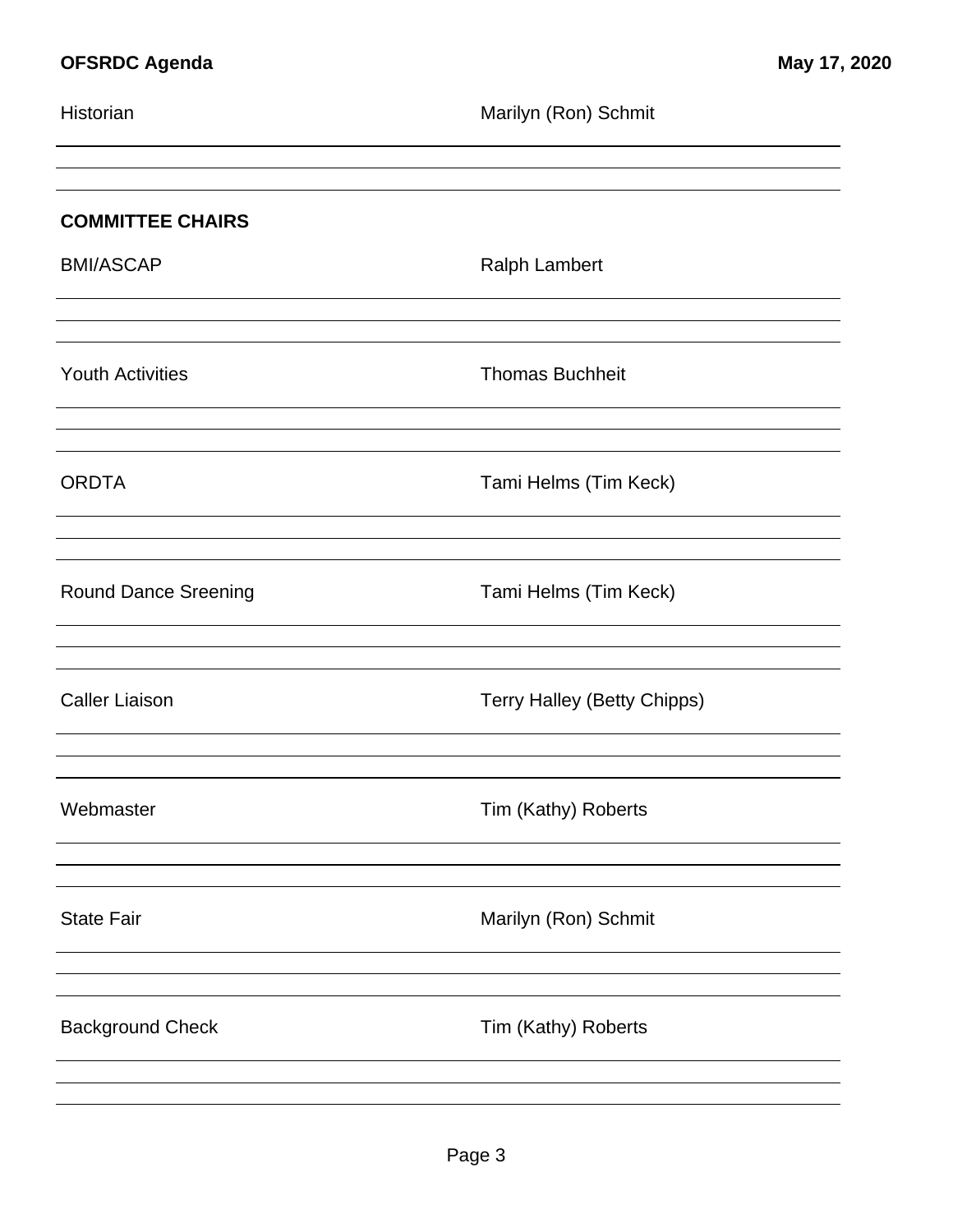# **OFSRDC Agenda May 17, 2020**

## **OLD BUSINESS**

| Α.                            | Update 2021 Summer Festival status |                        |  |  |
|-------------------------------|------------------------------------|------------------------|--|--|
|                               |                                    |                        |  |  |
| <b>B.</b>                     | Announce election results          |                        |  |  |
|                               |                                    |                        |  |  |
| C.                            |                                    |                        |  |  |
|                               |                                    |                        |  |  |
| <b>RECESS</b>                 |                                    |                        |  |  |
| <b>NEW BUSINESS</b>           |                                    |                        |  |  |
| Α.                            |                                    |                        |  |  |
|                               |                                    |                        |  |  |
| <b>DELEGATES</b>              |                                    |                        |  |  |
| <b>Blue Mountains Council</b> |                                    | David (Sally) Stutzman |  |  |
|                               |                                    |                        |  |  |
| <b>Central Oregon Council</b> |                                    | Mark McDonald          |  |  |
|                               |                                    |                        |  |  |
| <b>Emerald Empire Council</b> |                                    | Zola (Ray) Jones       |  |  |
|                               |                                    |                        |  |  |
| Interstate Highlanders        |                                    | Cece (Sarge) Glidewell |  |  |
|                               |                                    |                        |  |  |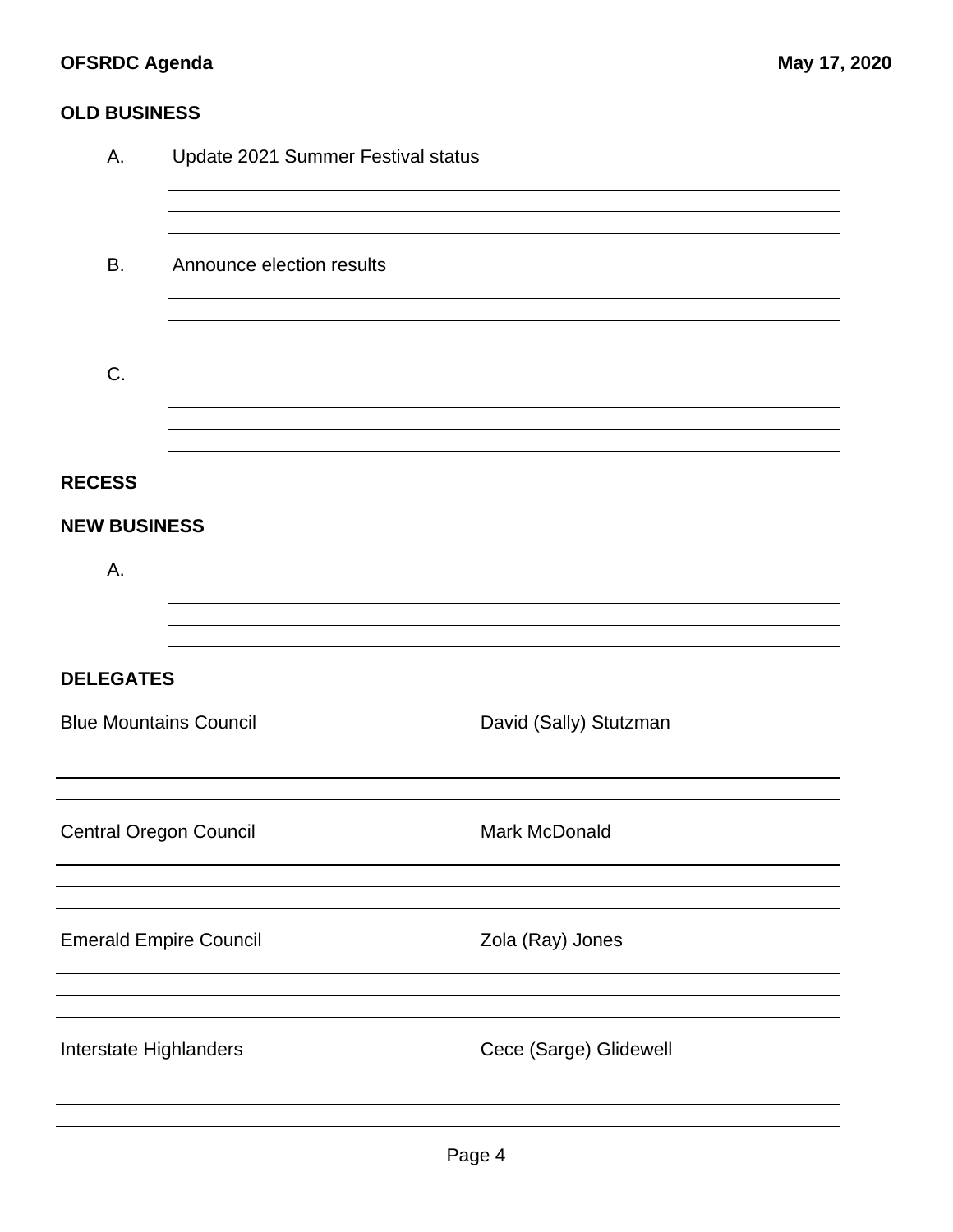# **OFSRDC Agenda May 17, 2020**

| Mid-Willamette Area                | Julia Buchheit       |
|------------------------------------|----------------------|
|                                    |                      |
| <b>Portland Area Council</b>       | <b>Betty Chipps</b>  |
|                                    |                      |
| Rogue-Sis-Q Council                | <b>Blake Smith</b>   |
|                                    |                      |
| <b>South Coast Council</b>         | Pat (Cherie) Cox     |
|                                    |                      |
| <b>Tualatin Valley Council</b>     | Josie Rosenbury      |
|                                    |                      |
| Umpqua Area Council                | <b>Gabriel Smith</b> |
|                                    |                      |
| <b>ACTIVE GOODWILL AMBASSADORS</b> |                      |
| Lee & Barbi Ashwill                |                      |
|                                    |                      |
| Rikki Lobato                       |                      |
|                                    |                      |
|                                    |                      |
| <b>GOOD OF THE ORDER</b>           |                      |
| <b>NEXT SCHEDULED MEETING</b>      |                      |